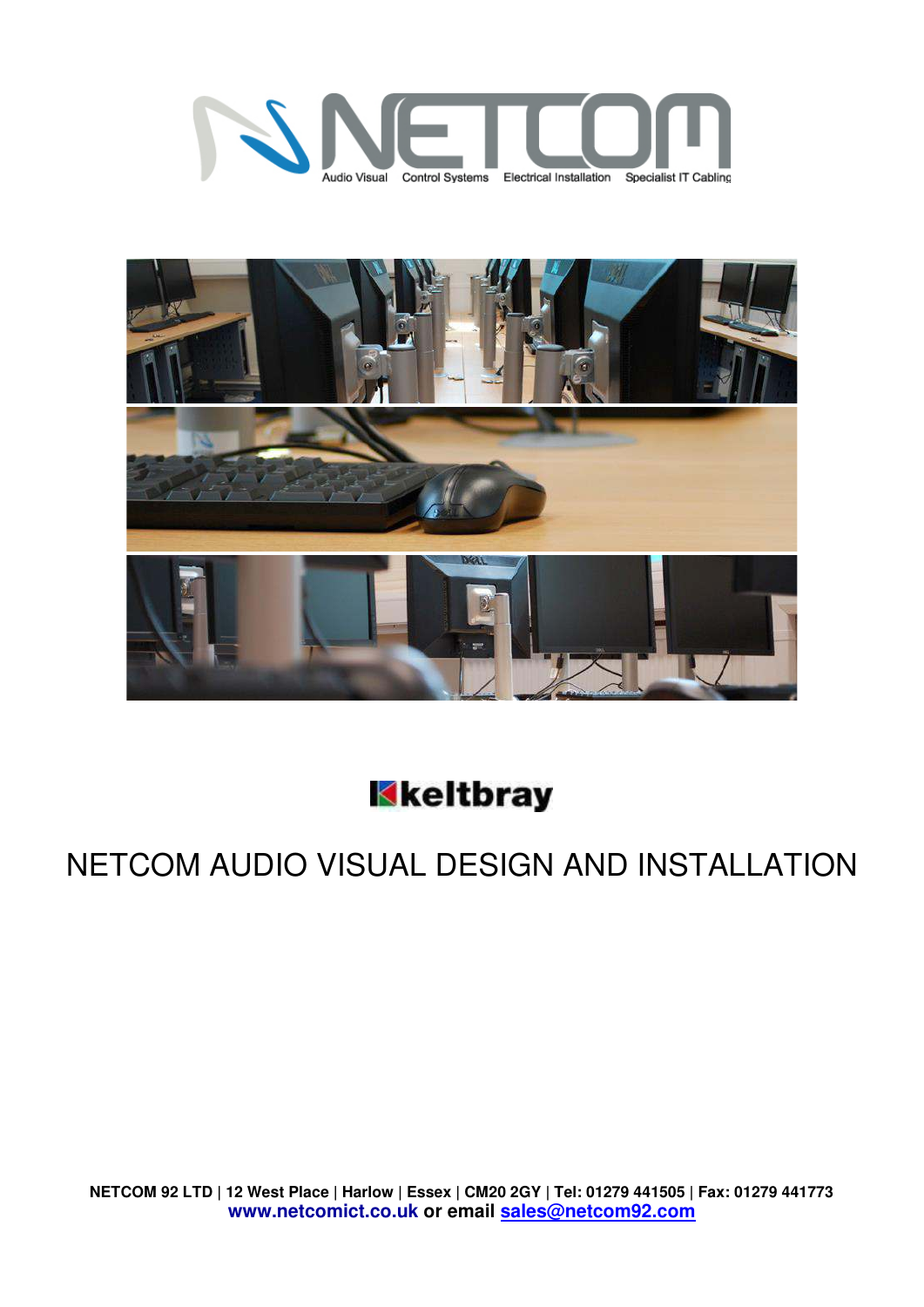## Netcom92 AV solutions Keltbray Ltd case study

## The requirement:

In 2010 Keltbray Ltd moved into a new building in Epsom, Surrey. This was to be their new headquarters which would allow them to launch themselves to the top of their industry within construction and demolition. As one of the country's leading experts in their field they needed to create the right impact within their new headquarters.

After numerous design meetings we secured a specific criteria and went away to produce a quotation on the design requirements. On submission of the design and quotation we were asked to visit the team at Keltbray and give a presentation based on our design and why we felt our ideas were best suited to the perceived client requirements.



The full requirements were:

- The brand new Samsung 4 screen video wall within the boardroom
- A 50" LCD screen within the reception
- Digital and Satellite broadcast onto a 50" LCD TV within the canteen
- Onelan digital signage onto the reception screen
- 4 remote TVs to be wall mounted throughout the office sitting areas

Since carrying out this installation we have been working with Keltbray on a regular basis installing comms and AV throughout their site offices.